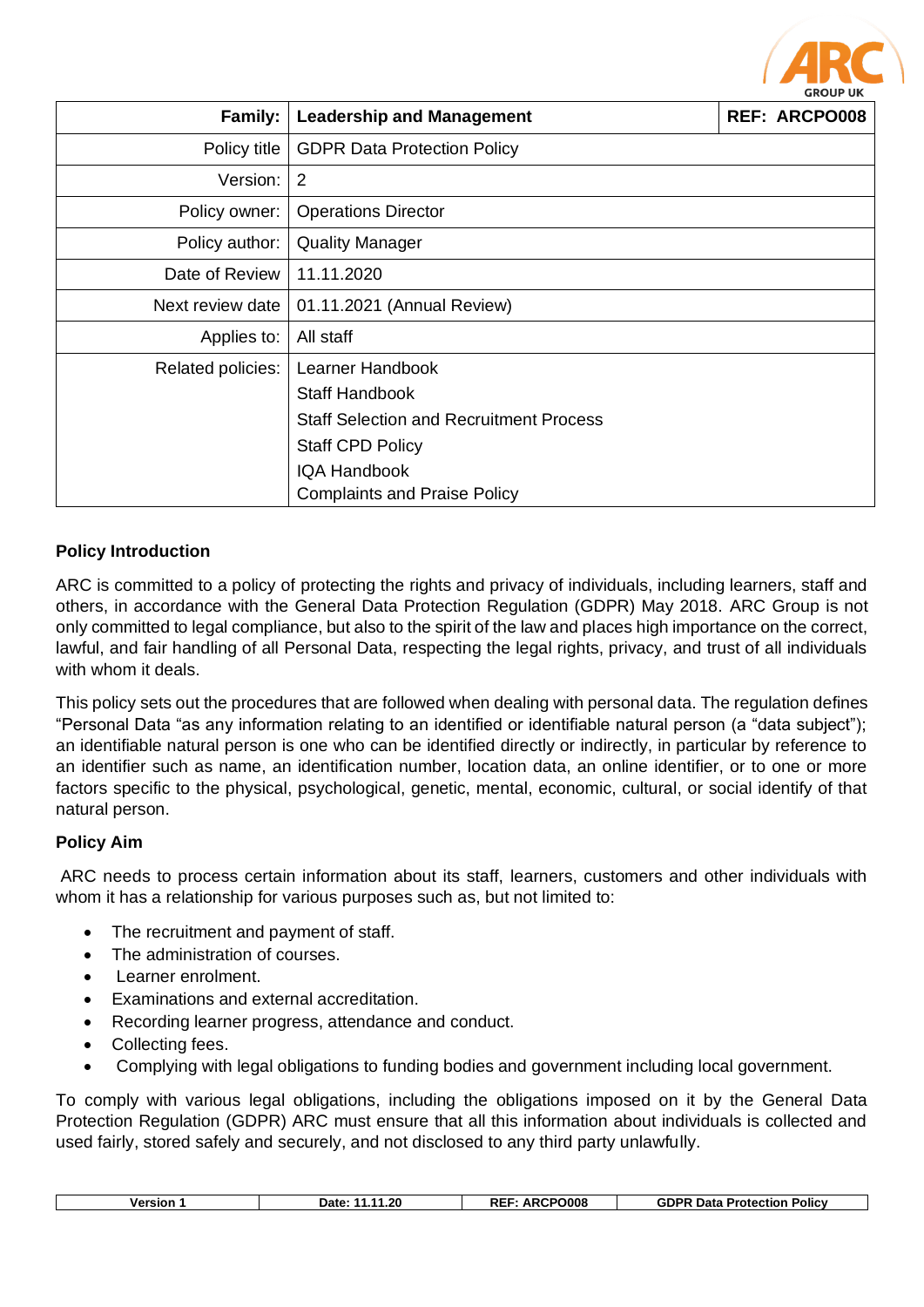

In order to ensure that this happens, ARC Group has developed the Data Protection Policy and is registered for Notification under the Act.

The Group holds information about its members, employees, learners, partners, suppliers and other users as a normal part of its day-to-day business. The Group will ensure that the interests of its employees and learners are safeguarded by regularly reviewing its policy (2 years) and taking account of Codes of Practice and other advice issued by the Information Commissioner. It will also take account of the wider legal framework and their impact in respect of Data Protection. The Group acknowledges that the Corporation or individual members of staff may be held liable for criminal offences under the Data Protection Act 1998. Fines for breaches are unlimited.

## **Interpretation of the Data Protection Act 2018**

The Data Protection Act 2018 places duties and obligations on "Data Controllers" in relation to their "processing" of "personal data". Personal data includes information about living, identifiable individuals (data subjects) that is to be processed by means of automated equipment (including computer processing and CCTV images). This may include e-mails which are processed with reference to the data subject. Personal data also includes information recorded as part of a "relevant filing system". This is any manual filing system, microfiche or paper set of information that is structured in such a way that information relating to a particular individual is readily accessible.

Personal data must be processed fairly and lawfully. There must be a clear purpose for processing. Processing means obtaining, recording, holding or carrying out any operation on the information or data.

Sensitive personal data is a special category. It may only be processed with the explicit consent of the data subjects:

- the racial or ethnic origin of the data subject;
- political opinions;
- religious or other beliefs of a similar nature;
- trade union membership;
- physical or mental health or condition;
- sexual life:
- the commission or alleged commission of any offence;
- proceedings for any offence or alleged offence.

Core Data Protection Principles state that personal data must be: -

- 1. fairly and lawfully processed;
- 2. processed for limited purposes;
- 3. adequate, relevant and not excessive;
- 4. accurate;
- 5. not kept for longer than is necessary;
- 6. processed in accordance with individuals' rights;
- 7. secure;
- 8. not transferred to countries without adequate protection.

Rights for Individuals under the Data Protection Act

- right of subject access (to data held on computer records and relevant filing systems upon making a request in writing and paying a fee);
- right to prevent processing likely to cause unwarranted and substantial damage or distress;
- right to prevent processing for the purposes of direct marketing;
- right to compensation;
- right to correction, blocking, erasure or destruction;

| <b>ARCPO008</b><br>.11.20<br><b>REI</b><br><b>GDPR</b><br>Data<br><b>Policy</b><br>Date:<br><b>Protection</b><br>Version<br>Αĸ |
|--------------------------------------------------------------------------------------------------------------------------------|
|--------------------------------------------------------------------------------------------------------------------------------|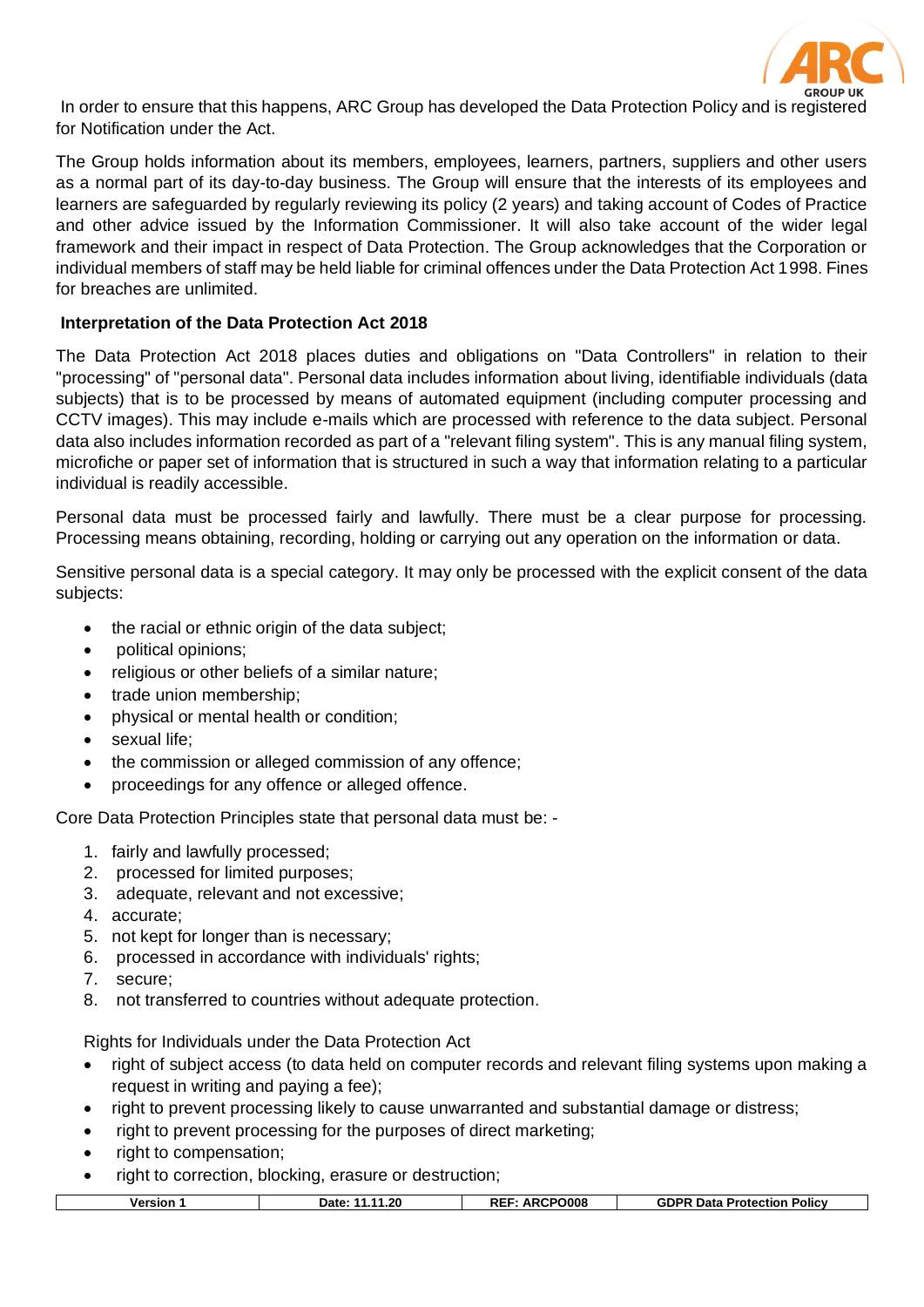

• right to ask the Information Commissioner to assess whether the Data Protection Act has been contravened.

Criminal Offences under the Data Protection Act

- processing without notification.
- failure to comply with an enforcement notice.
- unlawful obtaining or disclosure of personal data.
- selling or offering to sell personal data without the consent of the data subject.

#### **Group Procedure**

The Group, as a corporate body, is the Data Controller under the Act and the Corporation is therefore ultimately responsible for implementation.

The designated Data Controllers on behalf of the Group are:

- Operations Director
- Data Manager
- IT Manager
- HR Manager

The Data Controllers are responsible for data within their normal line management responsibility within the Group. The Quality Manager will be responsible for convening a Data Protection team. The Data Protection Team will be responsible for:

- Data Protection Policy.
- The Data Protection Notification.
- Review of procedures.
- Data Protection audits.

### **Responsibilities of Staff**

The Group will require all staff to familiarise themselves and comply with the GDPR Policy.

### **Responsibilities of Learners**

The Group will require all students to consent to processing under the GDPR Policy.

### **Responsibilities of Partners**

A Data Protection Memorandum of Understanding will be included in all contracts where third parties process data on behalf of the Group and where third parties have access to data as a necessary part of their contracted work.

### **Notification of Data Held and Processed**

All staff, learners and other users are entitled to:

- Know what information the Group processes about them and why
- Know how to gain access to it
- Know how to keep it up to date
- Know what the Group is doing to comply with its obligations

### **Conditions for Processing**

Authorised processing of information takes place as part of the day-to-day business of the Group in accordance with the schedule in the Group's Data Protection Act Notification.

|  | <b>Version</b> | .1.20<br>- 11<br>Date: | ARCPO008<br><b>RE</b> | <b>GDPR Data</b><br><b>Policy</b><br>Protection |
|--|----------------|------------------------|-----------------------|-------------------------------------------------|
|--|----------------|------------------------|-----------------------|-------------------------------------------------|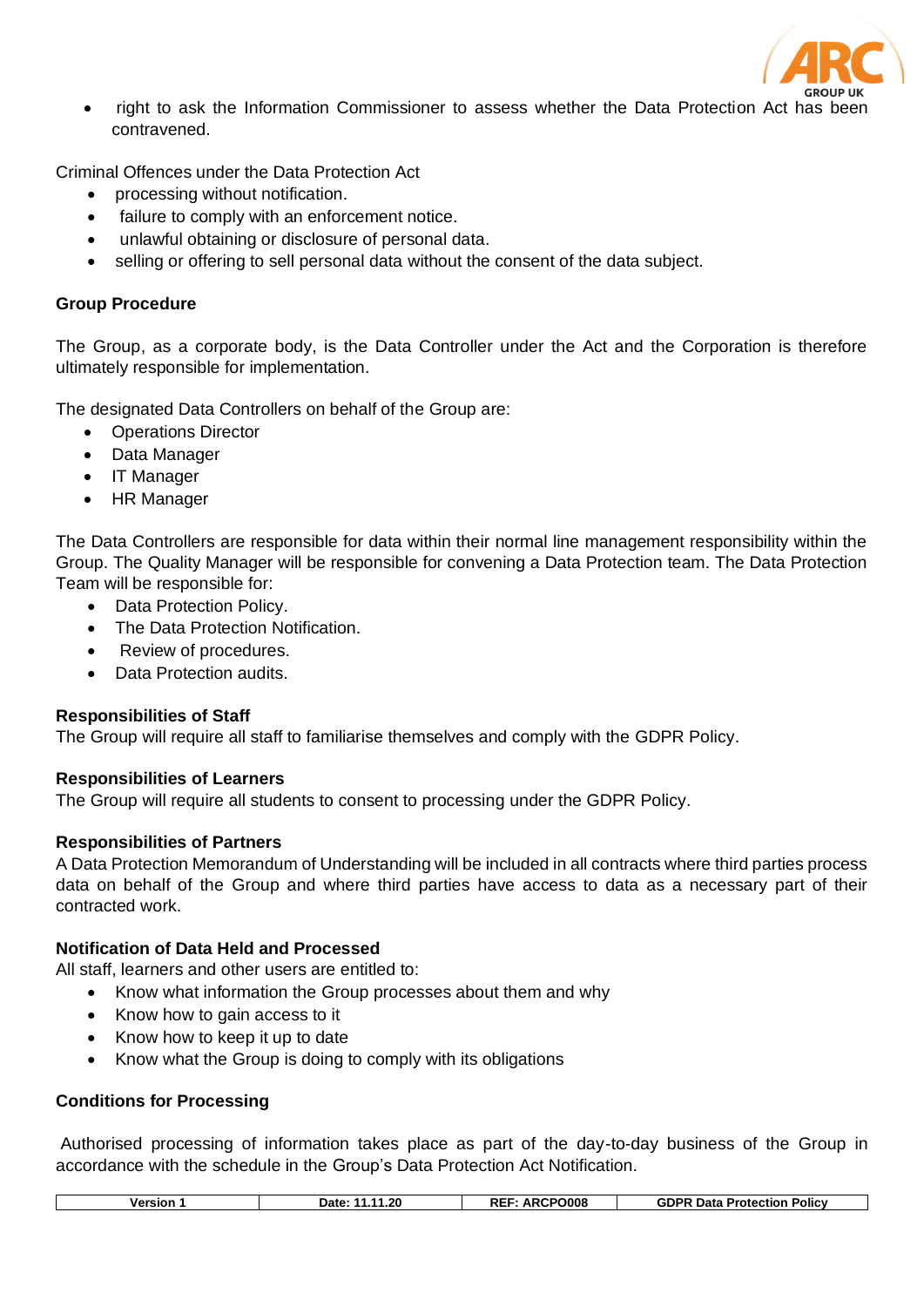

Conditions for authorised processing may include:-

- consent of the data subject
- necessary for the legitimate interests of the Group or by third parties to whom the data is disclosed except where processing is unwarranted because of prejudice to legitimate interests of the data subjects
- necessary for a contract with the data subject
- necessary to protect the vital interests of the data subject
- necessary for the administration of justice
- necessary for any enactment
- necessary function of a Crown Minister, or government department necessary functions of a public nature exercised in the public interest

### **Subject Access Rights to Information Employees**

Learners and other users of the Group have subject access rights to certain personal data that is being held about them either on computer or in manual files. Any person who wishes to exercise this right should put their request in writing.

Subject access requests for staff should be made in writing to the HR Manger. Subject access requests for learners should be made in writing to the Operations Director.

Any other requests should be made in writing to the Data Manager. The data subject must supply sufficient information to enable the Group to locate the information that the subject seeks. The Group is not obliged to comply with open ended requests. The Group may refuse to disclose data that makes reference to the personal data of third parties. The Group aims to comply with requests for access to personal information as quickly as possible and will ensure that it is provided within 40 calendar days unless there is good reason for the delay. In such cases, the reason for delay will be explained in writing to the data subjects making the request.

### **Disclosure of Personal Data**

Disclosure of data to authorised recipients takes place as part of the day-to-day business of the Group. Authorised disclosure will take place according to the schedule in the Data Protection Act Notification.

Personal data must not be disclosed either orally or in writing or accidentally or otherwise to any unauthorised third party.

Particular discretion must be used before deciding to transmit personal data by fax or email. Where nonroutine requests are made, or where staff are unsure of their responsibilities, they should seek the advice of their line manager. The line manager may decide to refer a request for a definitive decision to the Data Manager. The Data Manager will provide advice about the interpretation of the Act.

Staff should be aware that those seeking information about individuals may use deception to obtain information. Staff should take steps to verify the identity of those seeking information, for example by obtaining the telephone number and returning the call or by reviewing identification documents if an application is made in person.

All applications for data should be made in writing and e-mail requests will be accepted. Request by other public bodies, including the police, must meet the requirements for lawful processing. The police must be able to demonstrate that they require the information in pursuit of a criminal investigation. Where a disclosure

| O008<br>DІ<br>. .20<br>⊶on¤<br>Data<br>Policy<br>versior<br><b>Protection</b><br>Date: |  |  |
|----------------------------------------------------------------------------------------|--|--|
|                                                                                        |  |  |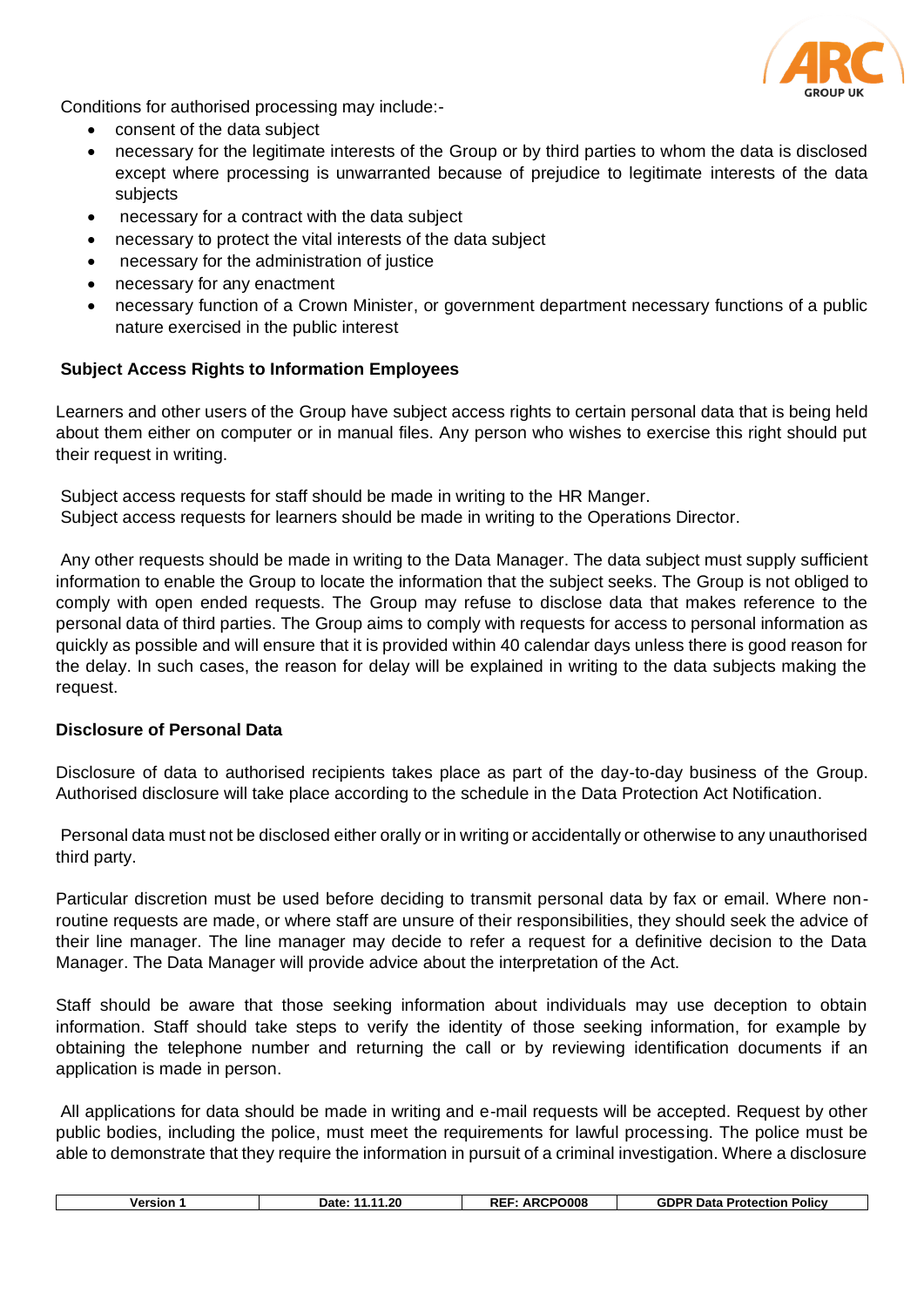

is requested in an emergency, staff should make a careful decision as to whether to disclose, taking into account the nature of the information being requested and the likely impact on the subject of not providing it.

### **Disclosure of Data to Employers**

Many learners attend courses under the sponsorship of their employers. This may include paid time to attend or payment of fees. These learners will be required to consent to the sending of routine reports to their employers on academic progress and attendance as part of their "Data Protection Consent to Process" on the enrolment form.

# **Subject Consent**

In many cases, the Group can only process personal data with the consent of the individual. In some cases, if the data is sensitive, express consent, must be obtained. Agreement to the Group processing some specified classes of personal data is a condition of acceptance of a learner onto any course, and a condition of employment for staff.

Some jobs or courses will bring the applicants into contact with young people and vulnerable adults. The Group has a duty to ensure staff are suitable for the job, and learners for the courses offered. The Group also has a duty of care to all staff and learners and must therefore make sure employees and those who use the Group's facilities do not pose a threat or danger to other users. Where appropriate therefore the College will obtain information about previous criminal convictions. The Group will notify all users at the point where information is collected from them which information will be processed and the purpose of processing under the Data Protection Act. The consent of the user will be obtained at the point of collection.

This includes;

- Application forms for staff
- Enrolment forms
- Telephone enquiries and applications
- Internet enquiries/e-mail, applications and enrolments

The Group will also ask users to consent to receive promotional campaign details about additional activities and further study opportunities that may be of interest to them. Users have a right to decline receipt of this information.

The Group will ask learners to consent to disclosure of information to employers, where learners are sponsored by employers to attend college.

### **Processing Sensitive Information**

Sometimes it is necessary to process information about a person's health, criminal convictions, race and gender or family details. This may be to ensure the Group is a safe place for everyone, or to operate other Group policies. Because this information is considered sensitive, and it is recognised that the processing of it may cause particular concern or distress to individuals, staff and learners will be asked to give express consent for the Group to do this.

### **Publication of College Information**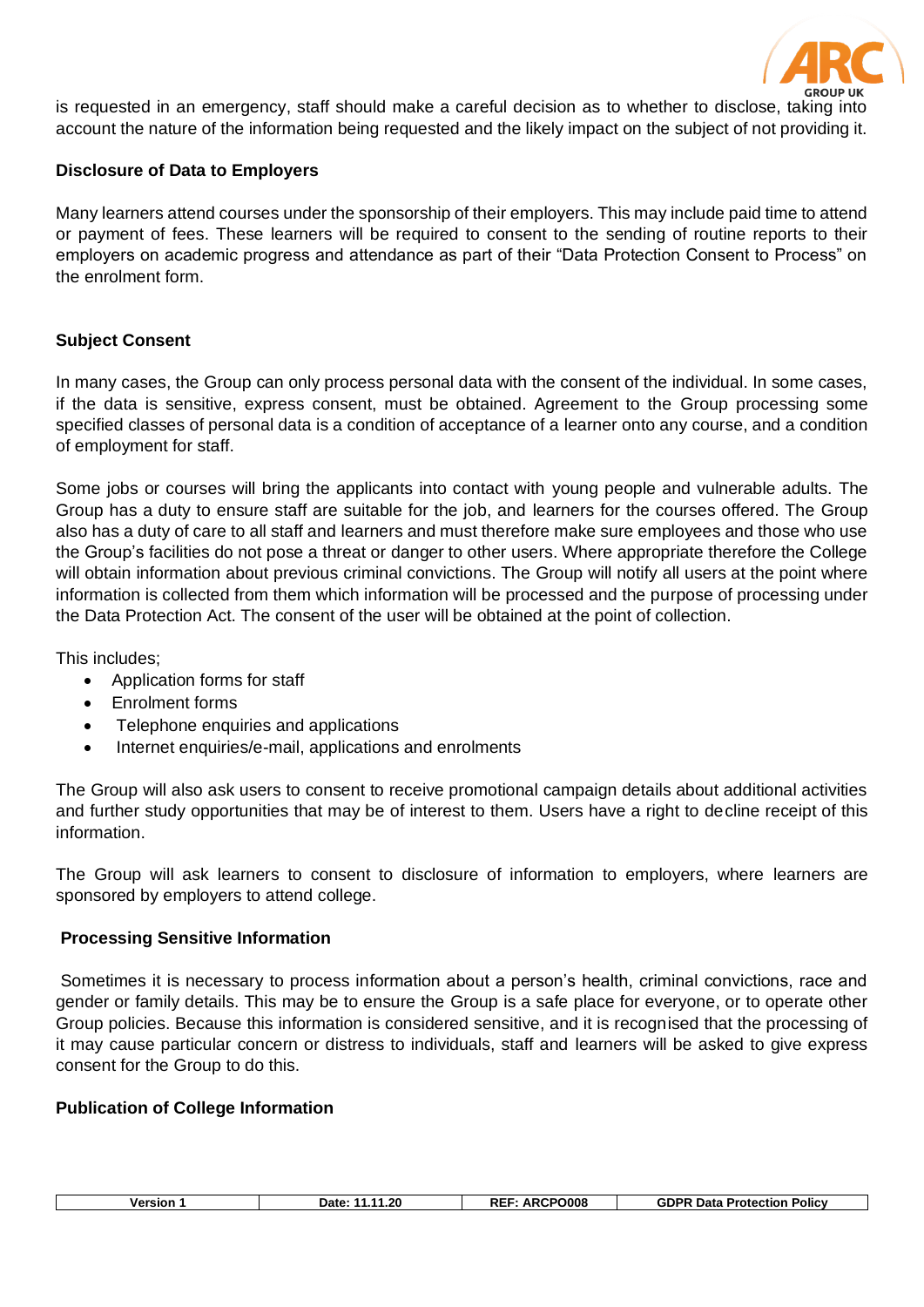

Information that is already in the public domain is exempt from the 1998 Act. It is College policy to make as much information public as possible. Types of information available are recorded in the College's Publication Scheme in compliance with the Freedom of Information Act 2000.

## **Data Security**

All staff are responsible for ensuring that:

- Any personal data, which they hold, is kept securely.
- Personal information is not disclosed either orally or in writing or accidentally or otherwise to any unauthorised third party.

Staff should know that unauthorised disclosure may be regarded as a disciplinary matter. Personal information should be:

- Secured in a locked filing cabinet or desk drawer.
- If it is computerised, be password protected.

Particular care must be taken with data held on portable disks or laptop computers. Staff should ensure that casual disclosure does not take place; by, for example, leaving computer printouts uncovered on desktops or by allowing unauthorised users to view computer screens. Computer printouts must be kept securely, and destroyed in a confidential manner.

Offices where staff are employed to process personal data should be locked when not occupied. Staff should take particular care with data that has been processed while working at home. All staff and students are responsible for ensuring that they observe the procedures of other appropriate College policies.

### **Retention of Data**

Personal data will be retained for no longer than is necessary for the purpose for which it was collected. Standard retention times are necessary to meet various contractual requirements. Standard retention times for related documents are specified in the Financial Regulations.

### **Disposal of Data**

Particular care must be taken with the disposal of personal data. Staff should be aware that the same standards should be applied to informal records, lists and printouts held by individual members of staff containing personal data as to records which are part of the formal records system. Personal data must be destroyed by secure methods such as shredding or confidential waste sacks handled by authorised contractors. Formal records may only be destroyed with the appropriate authority

### **Examination Results/News**

Learners will be entitled to information about their marks for both coursework and examinations. The Group may withhold certificates, accreditation or references if the full course fees have not been paid or equipment have failed to be returned.

News stories focussing on individual students will only be made available with the consent of the learner.

### **References**

The provision of a reference will generally involve the disclosure of personal data. The Group is responsible for references given in a corporate capacity. The Group will not provide subject access rights to confidential references written on behalf of the Group about employees and students and sent to other organisations. This is a specific exemption allowed by the Act. The Group recognises that once the reference is with the organisation to whom it was sent then no specific exemption from subject right access exists. The Group will normally provide subject right access to confidential references received about employees and learners

| Versior | 1.20<br>Date:<br>. . | RCPO008<br>RE<br>ΔR | $\cdot$ .<br><b>GDPF</b><br>Data<br>Policy<br><b>Protection</b> |
|---------|----------------------|---------------------|-----------------------------------------------------------------|
|         |                      |                     |                                                                 |